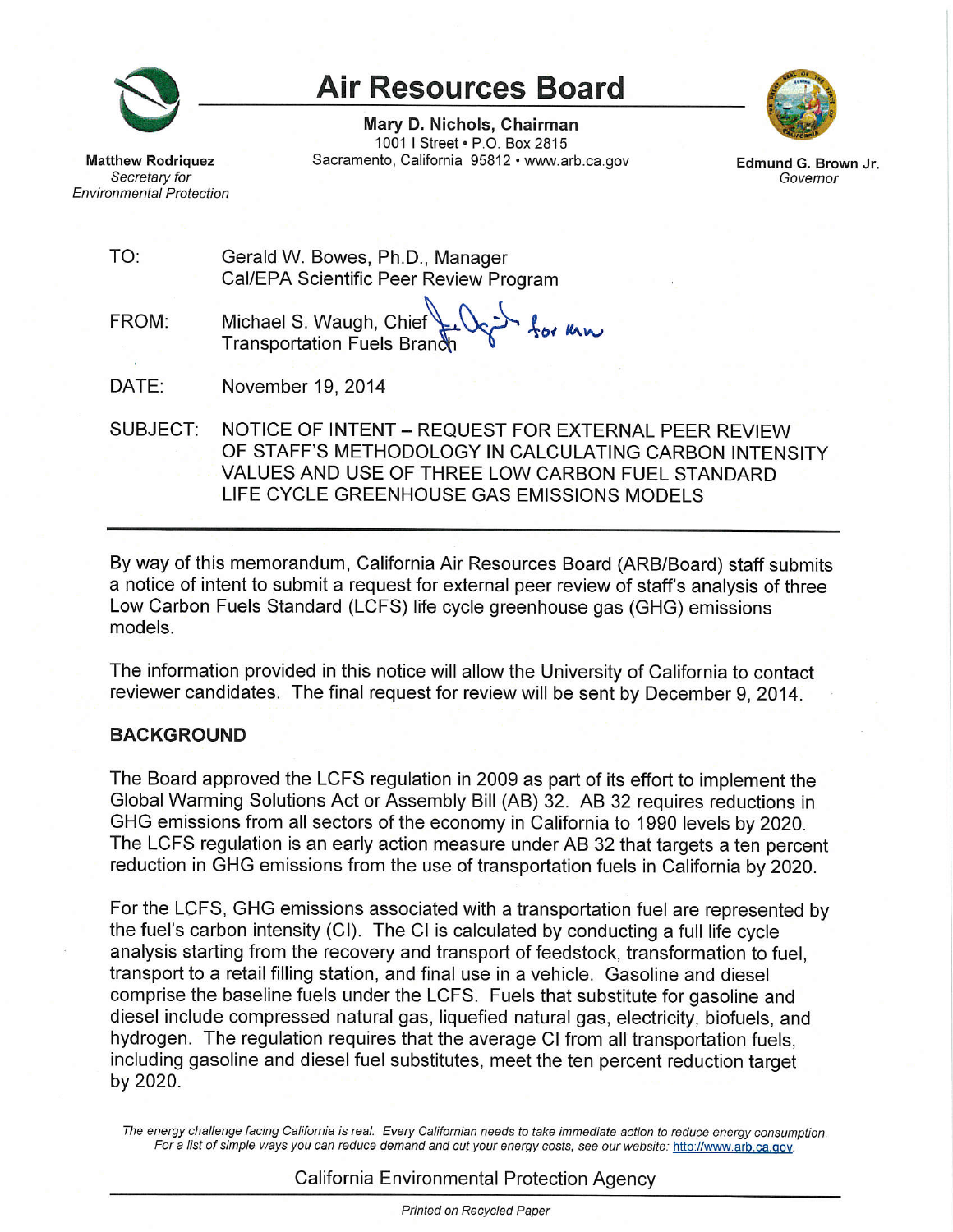Page 2 Gerald W. Bowes November 19, 2014

Staff used the following three models to calculate CI values of transportation fuels:

- California Greenhouse Gases, Regulated Emissions, and Energy Use in Transportation (CA-GREET) model
- Oil Production Greenhouse Gas Emissions Estimator (OPGEE) model
- Global Trade Analysis Project (GTAP-BIO) model combined with the Agro-Ecological Zone Emissions Factor (AEZ-EF) model

 increases in GHG emissions of each fuel under the LCFS relative to the baseline fuels to estimate potential reductions in GHG emissions under the LCFS. Such an analysis forms an integral part of the work to assess the likelihood of fuels (with their associated GHG emissions) meeting the mandated CI reduction targets under the LCFS. The estimated CI values using these three models determine the reductions or (gasoline and diesel). Therefore, staff directed significant effort to develop these models in order to estimate the CIs of all transportation fuels likely to be used in California. The CIs for all fuels, with their corresponding projected volumes, were used

# CA-GREET

 Traditional life cycle analyses use a well-to-wheels (WTW) or seed-to-wheel approach to calculate the CI of a transportation fuel. Staff used the peer-reviewed Greenhouse Gases, Regulated Emissions, and Energy Use in Transportation (GREET) model as a basis to estimate CIs for all fuels under the LCFS. The GREET approach uses the of the feedstock to final use in a vehicle to calculate a CI for a given transportation fuel. This model was chosen since it is widely used by other agencies, numerous academics factors and labeled "CA-GREET." This model is used to calculate the CIs from direct emissions for all of transportation fuels used in the LCFS. energy use and corresponding GHG emissions from each step starting from recovery and researchers, and is considered to be the gold standard for life cycle analysis of transportation fuels. The GREET model was modified to account for California-specific

# OPGEE

 A portion of the CI of gasoline and diesel baseline fuels are the emissions associated with producing and transporting crude oil to a refinery. ARB contracted with (OPGEE) model. The OPGEE model is used to estimate the CI of all crudes supplied to OPGEE can vary significantly depending on the method of production and field-specific Stanford University to develop the Oil Production Greenhouse Gas Emissions Estimator California refineries. These "well-to-refinery-entrance-gate" emissions estimated by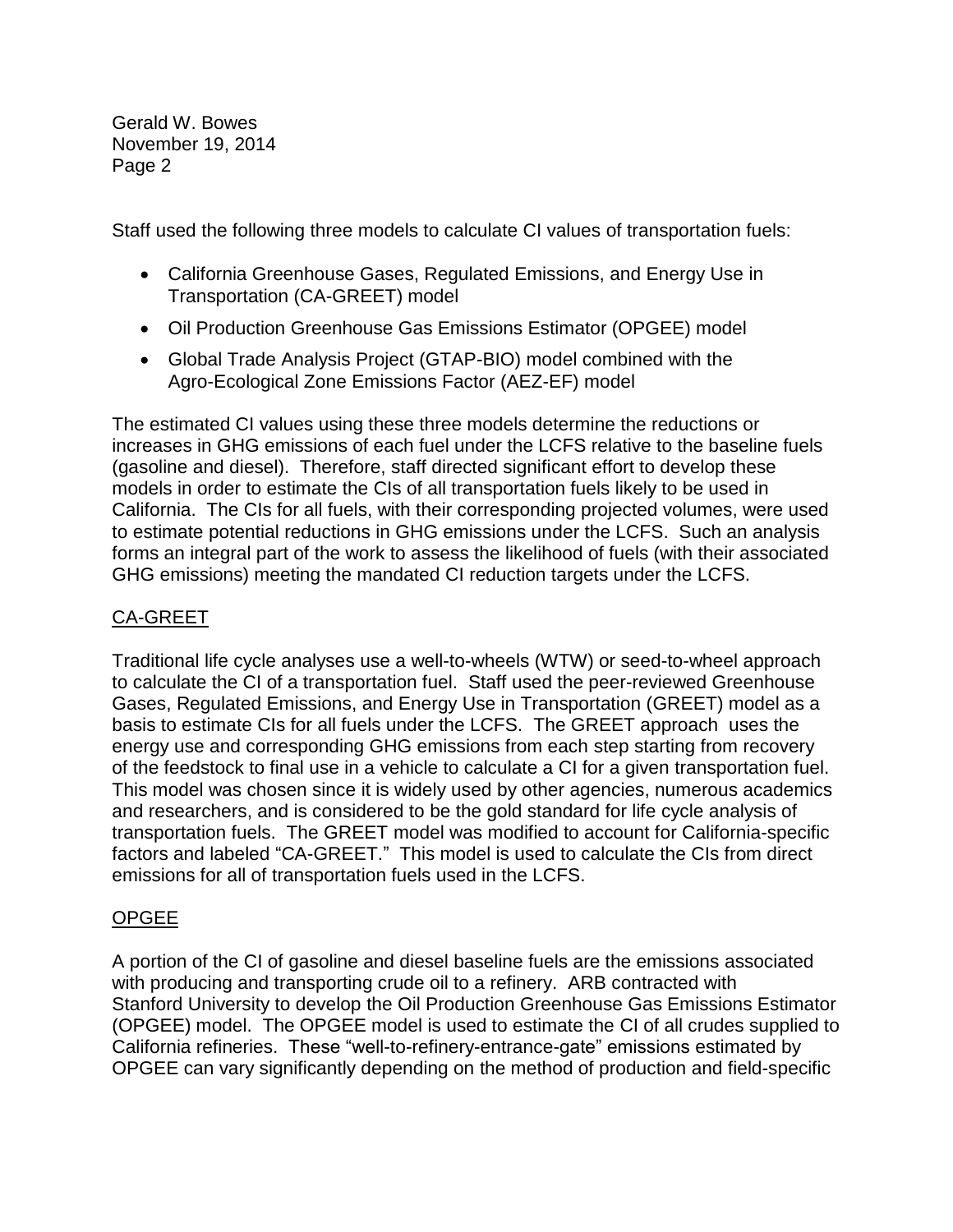Page 3 Gerald W. Bowes November 19, 2014

 the appropriate CIs from the CA-GREET model to calculate a total life cycle CI for gasoline and diesel. production parameters. The CIs calculated using the OPGEE model are combined with

## GTAP-BIO and AEZ-EF

 Traditionally, approaches as detailed above have been utilized in calculating the CI of a fuel and are termed "direct emissions." However, biofuels derived from crop-based feedstock have contributions in addition to direct emissions. The current mandates for cropland to native grassland or forest. This effect is termed "indirect land use change" (iLUC) and the emissions attributable to iLUC are termed "iLUC emissions." total CI for a given crop-based biofuel. production of biofuels in the United States, the European Union, and other jurisdictions have led to the diversion of crop-based feedstocks to produce biofuels. This has either led to the conversion of previously undisturbed land to agricultural land to meet the additional demand to grow the biofuel crop or to the reduction in the rate of reversion of iLUC emissions are combined with the corresponding direct emissions to calculate a

 For the LCFS, land cover changes were estimated using an economic model called Purdue University. The land cover changes estimated by the GTAP-BIO model was mapped to corresponding carbon emission factors in the Agro-Ecological Zone Emissions Factor (AEZ-EF) model to produce iLUC emissions for a given biofuel. The AEZ-EF model was developed by the University of California (UC), Berkeley, UC Davis, and the University of Wisconsin, Madison. In addition, staff contracted with Global Trade Analysis Project (GTAP-BIO) which was developed and modified by UC Berkeley to develop Monte Carlo Analysis to estimate uncertainty in iLUC estimates.

# **REQUEST | PROJECT GOALS**

 ARB staff requests external peer review of staff's analysis of the following three models used to calculate CIs of transportation fuels under the LCFS:

- CA-GREET model
- OPGEE model
- GTAP-BIO and AEZ-EF models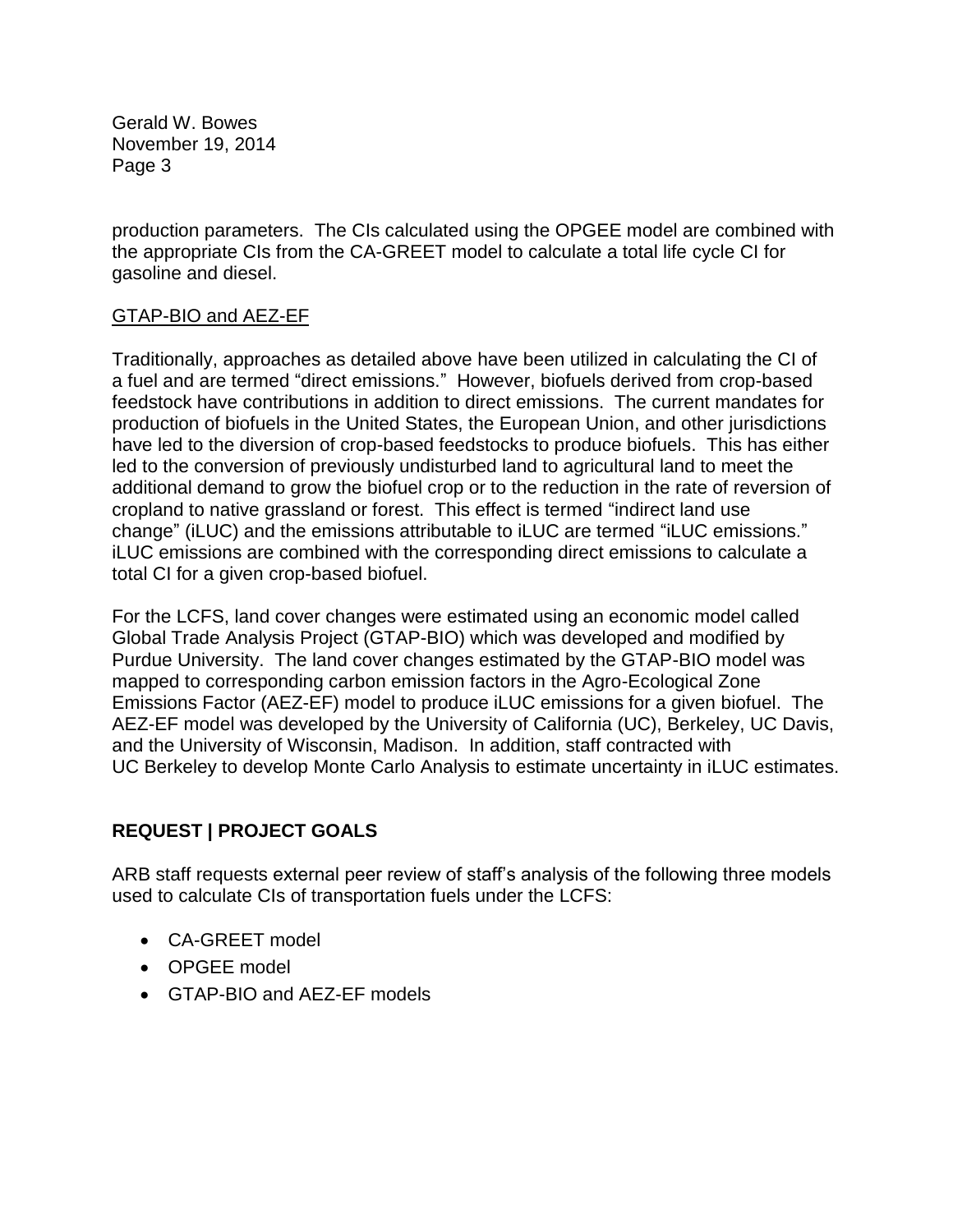Page 4 Gerald W. Bowes November 19, 2014

 **1. Materials to be reviewed and approximate page numbers:** The reports are currently being finalized. Page numbers provided below are approximations.

## a. **Report on CA-GREET Model** by ARB – *50 pages required*

 The report consists of staff's methodology in calculating fuel pathway CI values and use of the CA-GREET model, including life cycle inventory data, emission factors, and process efficiency values used. The report also includes staff's findings and conclusions based on the results of the model.

#### b. **Report on OPGEE Model** by ARB – *50 pages required*

 The report consists of staff's methodology in calculating CI values of crude oil methodology in calculating California annual crude average CI values. The report also consists of staff's findings and conclusions based on the results of the model. used by California refineries and use of the OPGEE model, including staff's

## c. **Report on GTAP-BIO and AEZ-EF Models** by ARB – *100 pages required*

 and conclusions based on the results of the models. The report consists of staff's methodology in calculating indirect land use change emissions and CI values for crop-based biofuels and use of the GTAP-BIO and AEZ-EF models. The report also includes staff's findings

#### **2. Specific expertise requirements**

a. **CA-GREET**: Life cycle analysis of transportation fuels.

A minimum of two reviewers would be adequate. Reviewers must be familiar Experience with the GREET model is optional. with well-to-wheel life cycle analysis related to transportation fuels.

b. **OPGEE**: Life cycle analysis of crude oil production methods.

A minimum of two reviewers would be adequate. Reviewers must be familiar with crude oil production, developing models for GHG life cycle assessments of crude production, and the application of life cycle analysis models for the assessment of crude production emissions.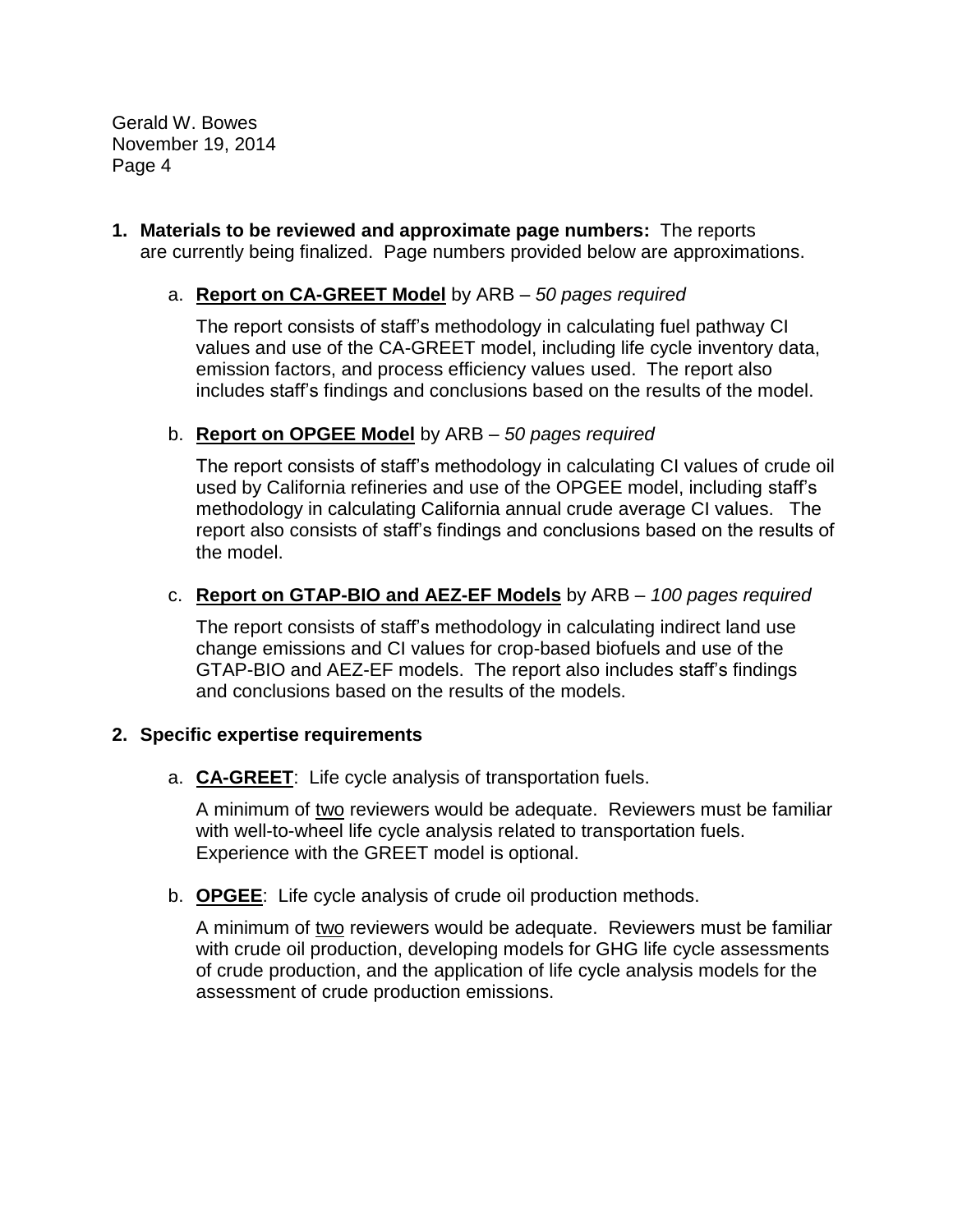Page 5 Gerald W. Bowes November 19, 2014

> including general expertise with global economic models used to estimate c. **GTAP-BIO and AEZ-EF**: Economic modeling of agricultural impacts, indirect land use effects, carbon emissions inventory, and release of carbon emissions from land conversion.

A minimum of three reviewers would be adequate. Collectively, reviewers of land cover change, carbon emissions, and uncertainty analysis. For Reviewers must also be familiar with the GTAP model (or similar computable estimate land conversions, protocols established by the Intergovernmental must have expertise in the following areas: econometric modeling, dynamics uncertainty analysis, reviewers must be familiar with Monte Carlo simulations. general equilibrium model), its database, application of economic models to Panel on Climate Change or other global agencies for GHG accounting and carbon dynamics in various ecosystems, and changes in carbon stocks resulting from land conversion.

- **3. Estimated date material will be ready for review:** Peer review material will be available to send by December 16, 2014.
- **4. Completion date for reviews:** Allow at least 30 days for review. Timing of this review is critical given the legal mandate to complete the peer review before completion of the rulemaking to establish the LCFS regulation.

 The proposed LCFS regulation is currently scheduled to be presented to the Board currently scheduled on July 23, 2015. Therefore, the proposed schedule is below: on February 19, 2015. The final Board hearing to take action for approval is

- Peer Review December 16, 2014 to January 30, 2015
- ARB Hearing (Board takes no approval action) February 19, 2015
- ARB Hearing (Board may approve resolution) July 23, 2015
- **5. Relationship of review material to regulation development:** The peer review of staff's analysis of the CA-GREET, OPGEE, and GTAP-BIO and AEZ-EF models are in support of the proposed LCFS regulation.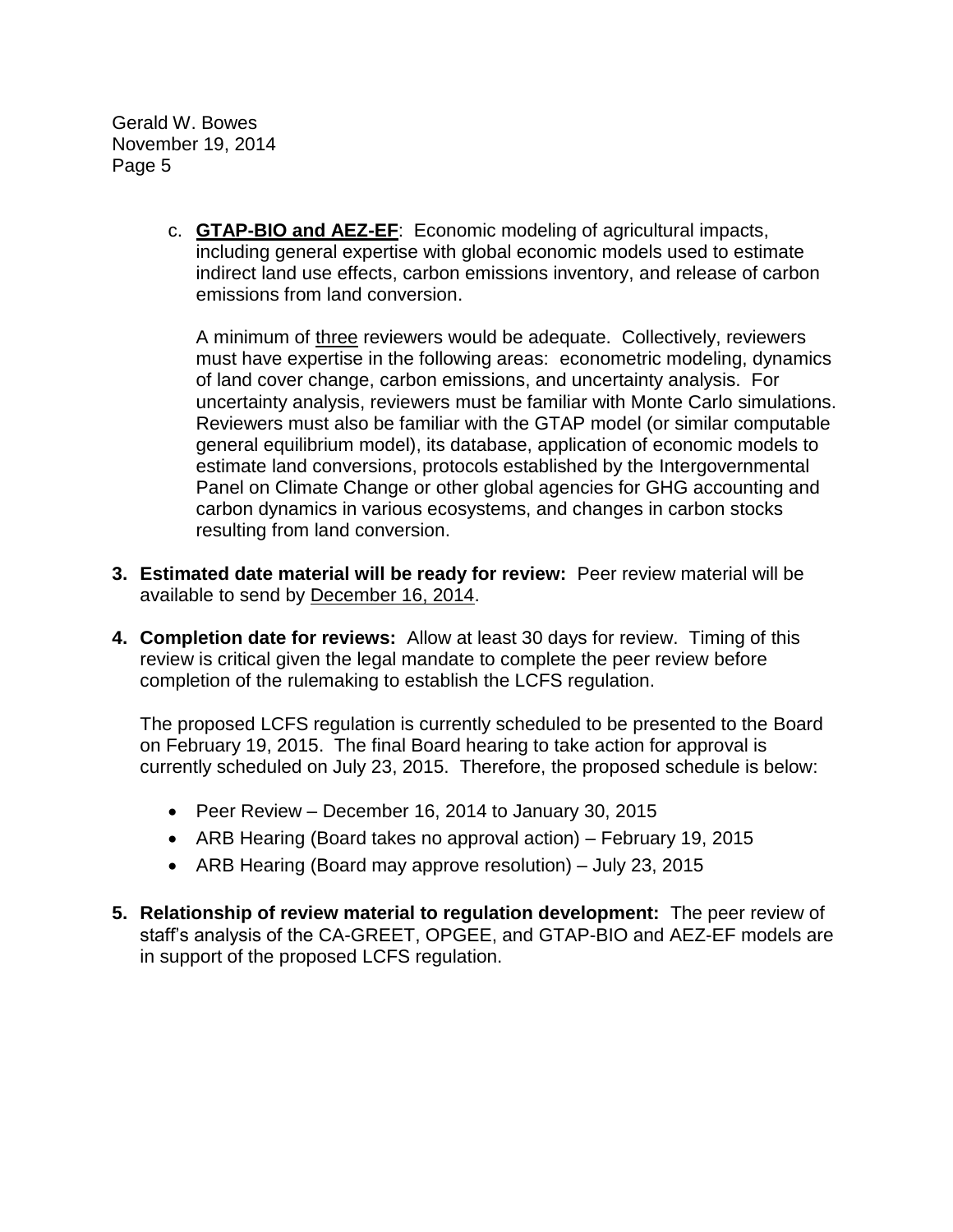Page 6 Gerald W. Bowes November 19, 2014

#### **6. Names of Participants Involved**

 Ronald Oineza Air Resources Board Michael Waugh John Courtis Anil Prabhu Farshid Mojaver Kamran Adili James Duffy Wesley Ingram Kevin Cleary Hafizur Chowdhury Todd Dooley Anthy Alexiades Chan Pham Kamal Ahuja James Aguila Aubrey Gonzalez

University of California, Berkeley

 Richard Plevin (currently with University of California, Davis) Bianca Taylor Mike O'Hare Evan Gallagher Avery Cohn Dan Kammen Yang Ruan Niels Tomijima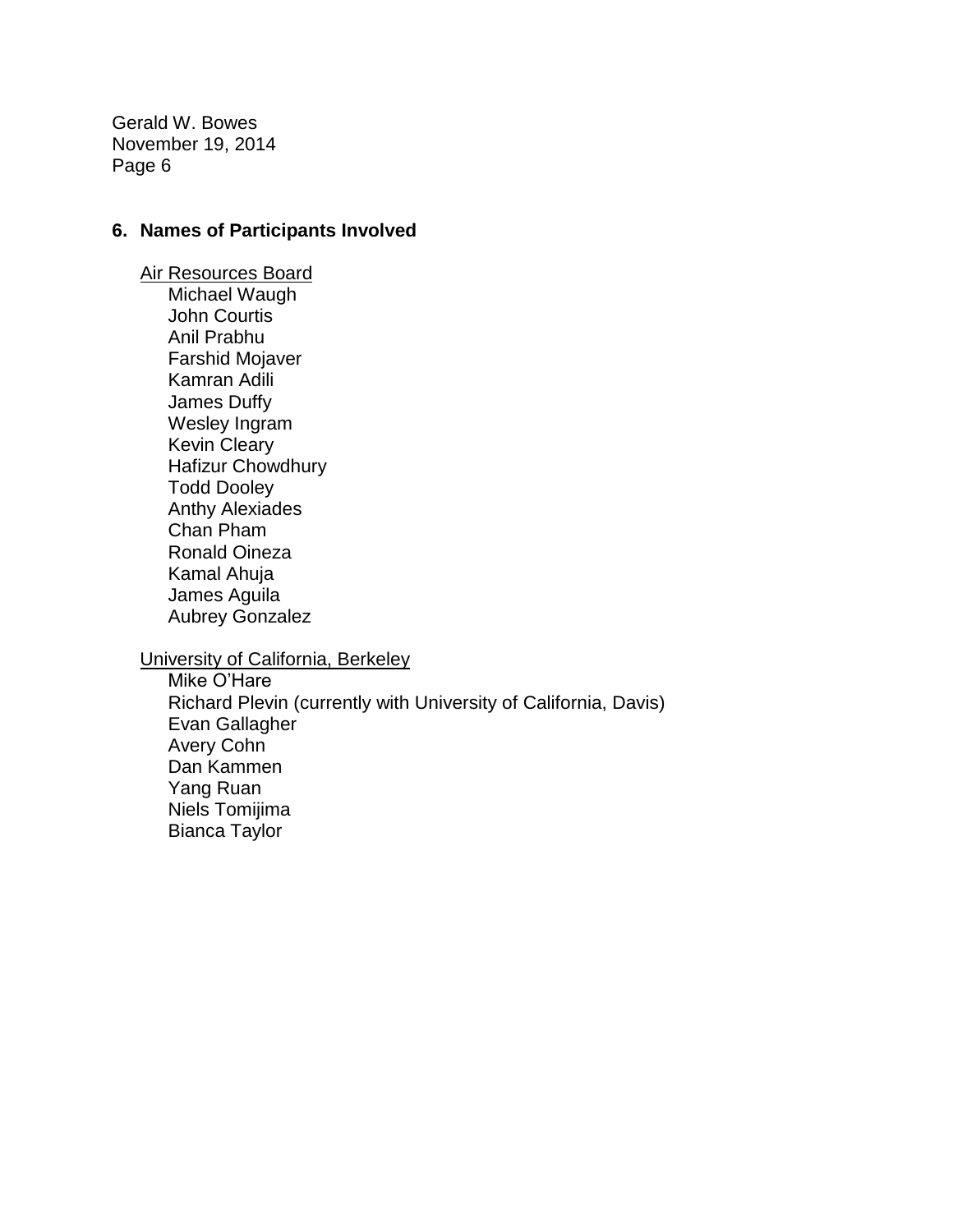Page 7 Gerald W. Bowes November 19, 2014

> **University of California, Davis** Sonia Yeh

 Julie Witcover Jacob Teter Sahoko Yui Nic Lutsey Hyunok Lee Eric Winford Gouri Shankar Mishra Nathan Parker Gongjing Cao Quinn Hart David Rocke

#### Lawrence Berkeley Laboratory

Andy Jones Purdue University Wally Tyner Tom Hertel Farzad Taheripour Alla Golub

# **Yale University**

Steve Berry

University of Wisconsin, Madison Holly Gibbs

Food and Agricultural Organization, Rome Kevin Fingerman (currently with Humboldt University)

University of Arizona Derek Lemoine

**Drexel University** Sabrina Spatari

Massachusetts Institute of Technology John Reilly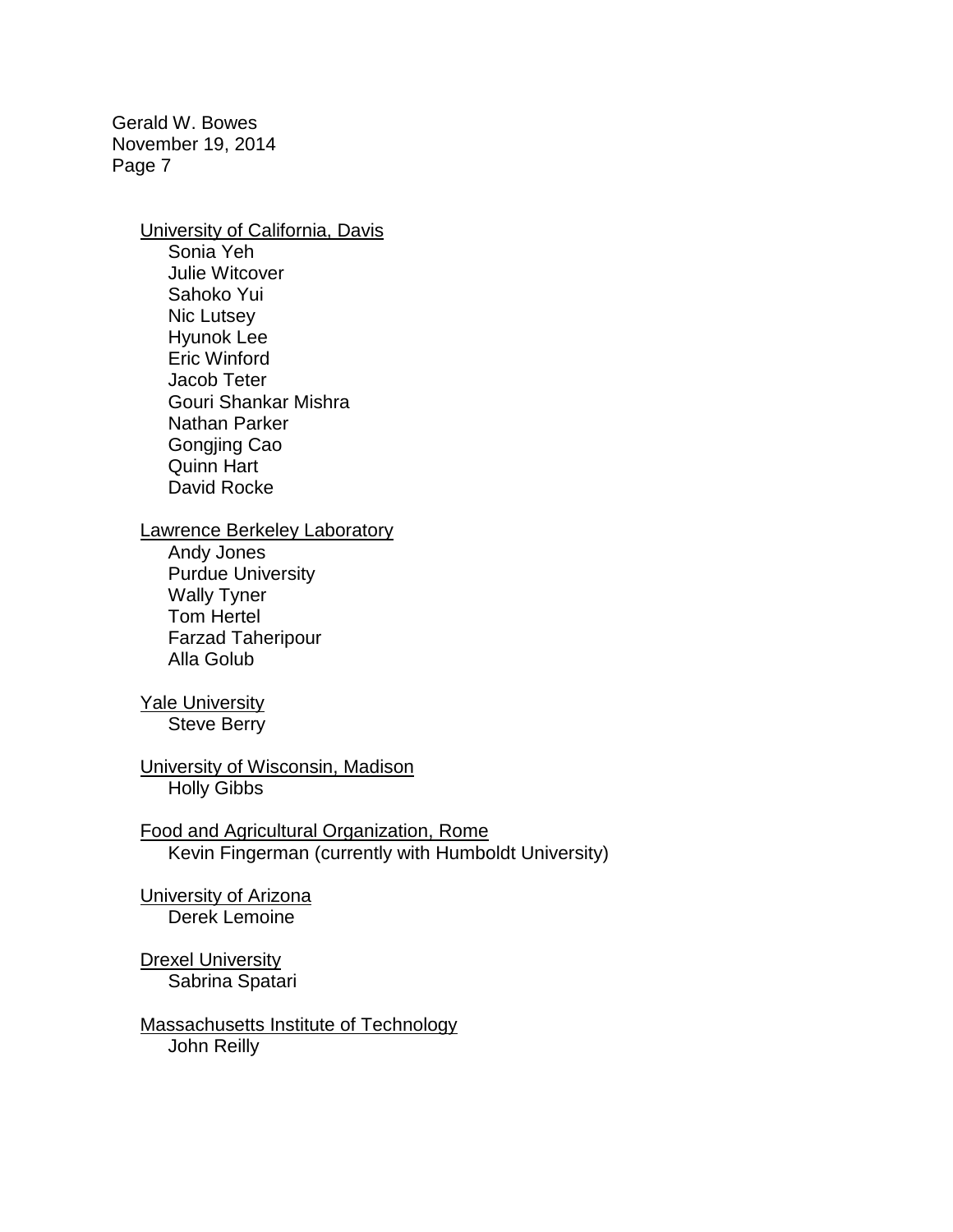Page 8 Gerald W. Bowes November 19, 2014

Argonne National Laboratory

 Amgad Elgowainy Michael Wang Hao Cai Jeongwoo Han Jennifer Dunn Andrew Burnham

**Stanford University** 

Adam Brandt Kourosh Vafi Scott McNally

Shell Corporation Hassan El-Houjeiri

International Council on Clean Transportation Chris Malins

**University of Toronto** Heather MacLean

University of Calgary Joule Bergerson

 Larry Waterland Life Cycle Associates, Inc. Stefan Unnasch Brent Riffel Jenny Pont

 or Aubrey Gonzalez, Air Resources Engineer, Substance Evaluation Section at (916) 324-3334 or by email at [agonzale@arb.ca.gov.](mailto:agonzale@arb.ca.gov) If you have any questions regarding this notice, please contact Jim Aguila, Manager, Substance Evaluation Section at (916) 322-8283 or by email at [jaguila@arb.ca.gov,](mailto:jaguila@arb.ca.gov)

Thank you for your time and consideration.